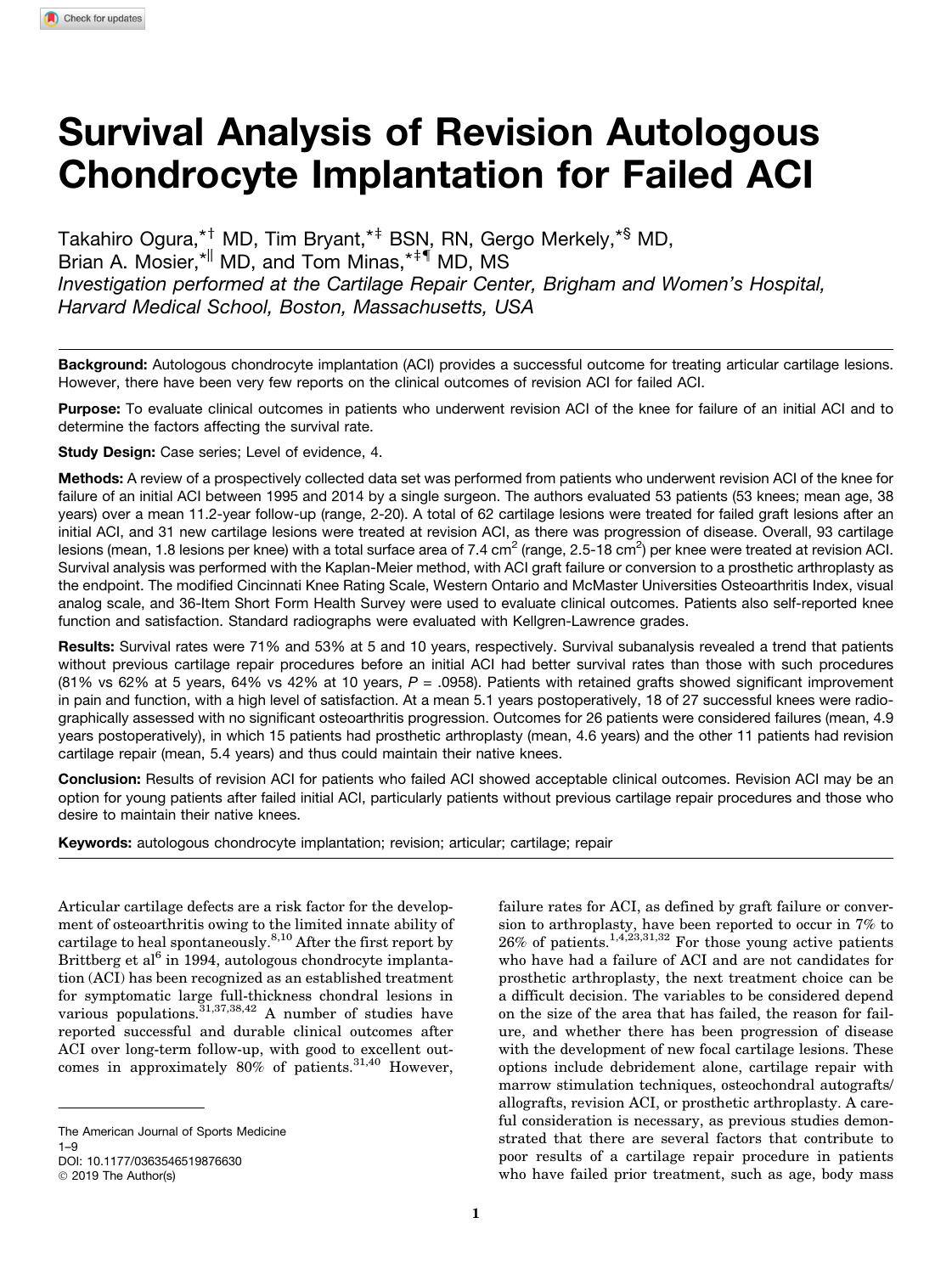index, size of lesions, and a history of bone marrow stimulation.15,16,28,34,39 To date, there have been very few reports on the outcomes after revision ACI for patients who failed initial ACI. We evaluated the clinical outcomes of patients who underwent revision ACI for failure of an initial ACI and analyzed the factors affecting the survival rate. We hypothesized that revision ACI would provide acceptable clinical outcomes and that failed cartilage repair procedures before an initial ACI would affect the outcomes after the revision ACI.

# METHODS

## Patient Demographics

This study was approved by the institutional review board, with written informed consent obtained from all patients when they were entered into the database. Starting in October 1995 until February 2014, a single surgeon (T.M.) treated 680 patients (692 knees) with ACI: periosteum-covered ACI (ACI-P) in 432 knees and collagen membrane–covered ACI (ACI-C) in 260 knees. A total of 144 knees (ACI-P:  $n = 118, 27.3\%$ ; ACI-C:  $n = 26, 10\%$ ) were considered treatment failures. This included graft failure in 79 knees (ACI-P in 62 and ACI-C in 17) or the development of new chondral lesions considered progression of disease in 65 knees (ACI-P in 56 and ACI-C in 9) at a mean 4.2 years postoperatively (SD, 3.7 years; range, 0.2-15.5 years). Among these 144 knees, 54 were treated with revision ACI for failure of an initial ACI with or without progression of disease; 58 knees were treated with arthroplasty owing to progression of disease; and 26 knees failed because of graft failure and were treated with osteochondral allograft transplantation in 16 knees, autologous bone grafting in 4, unloading osteotomy in 2, microfracture in 2, osteochondral autograft transplantation in 1, and OBI TruFit plugs (Smith & Nephew) transplantation in 1. The remaining 6 knees needed no further treatment. The indication for a revision ACI included focal cartilage lesions  $>2$ cm<sup>2</sup> instead of diffuse cartilage lesions and patients who wished to maintain their native joints. Of 54 patients (54 knees) treated with revision ACI, 1 did not return for follow-up and was excluded. This study included 53 patients (53 knees) who had  $>2$  years of follow-up at the time of data analysis. There were 26 men and 27 women. Mean age at the time of an initial ACI and revision ACI was 35 years (SD, 9.6 years; range, 18-52 years) and 38 years (SD, 9.7 years; range, 19-60), respectively. Patients were

TABLE 1 Patient Demographics<sup> $a$ </sup>

| Variable                                   | Mean $\pm$ SD (Range)    |
|--------------------------------------------|--------------------------|
| Age at revision ACI, y                     | $38 \pm 9.7$ (19-60)     |
| Body mass index, kg/m <sup>2</sup>         | $27.5 \pm 5.2$ (19-40)   |
| Follow-up after revision ACI, y            | $11.2 \pm 4.7 (2-20)$    |
| Period between initial and revision ACI, y | $3.2 \pm 2.8$ (0.3-13.7) |

a ACI, autologous chondrocyte implantation.

followed up after revision ACI surgery over a mean 11.2 years (SD, 4.7 years; range, 2-20 years). At the time of revision ACI surgery, all 53 patients were treated for at least 1 failed graft lesion (62 failed grafts). Additionally, 20 out of 53 patients were treated for 31 additional new cartilage lesions during revision ACI. Overall, 93 cartilage lesions (mean, 1.8 lesions per knee) with a total mean surface area of 7.4  $\text{cm}^2$  (SD, 4.1  $\text{cm}^2$ ; range, 2.5-18  $\text{cm}^2$ ) per knee were treated during revision ACI (Tables 1 and 2). Table 3 summarizes surgery on the cartilage lesions before the initial ACI, between the initial and revision ACI, and during the revision ACI. Before the initial ACI, 45 patients (85%) had previous knee surgery (excluding cartilage biopsy), in which 26 had undergone a mean 1.9 cartilage repair procedures and 25 had undergone a mean 1.4 noncartilage procedures, including primarily partial meniscectomy  $(n = 10)$ , anterior cruciate ligament reconstruction  $(n = 4)$ , and tibial tubercle osteotomy  $(n = 4)$ . After the initial ACI before a revision ACI, 45 of 53 (85%) patients had a mean 2.4 subsequent surgical procedures (range, 1-6 procedures; mostly arthroscopic surgery for periosteal-related problems and adhesions). The mean time from the initial to revision ACI was 3.2 years (range, 0.3-14 years). The indications for a revision ACI included ACI graft failure  $(n = 21)$ , progression of disease with new cartilage lesions  $(n = 20)$ , or a new traumatic injury  $(n = 12)$ , based on patient history, physical evaluation, magnetic resonance imaging, and/or arthroscopic findings. The progression of disease with a new cartilage lesion was defined at the time of revision ACI, the lesion being larger than that of the initial ACI  $(n = 8)$ , the presence of new cartilage lesion without any evidence of traumatic injury ( $n = 4$ ), and both ( $n = 8$ ).

## Presurgical Planning and Surgical Technique

ACI was performed as described in detail previously.<sup>20,29</sup> First, a cartilage biopsy was performed during diagnostic

<sup>{</sup> Address correspondence to Tom Minas, MD, MS, Cartilage Repair Center, Paley Orthopedic and Spine Institute, St Mary's Hospital, 901 45th Street, Kimmel Building, West Palm Beach, FL 33407, USA (email: tminas@outlook.com).

<sup>\*</sup>Cartilage Repair Center, Brigham and Women's Hospital, Harvard Medical School, Boston, Massachusetts, USA.

<sup>&</sup>lt;sup>†</sup>Sports Medicine Center, Funabashi Orthopaedic Hospital, Funabashi, Japan. <sup>‡</sup>Cartilage Repair Center, Paley Orthopedic and Spine Institute, St Mary's Hospital, West Palm Beach, Florida, USA.

<sup>§</sup> Department of Traumatology, Semmelweis University, Budapest, Hungary.

<sup>||</sup>Allegheny Health Network, Monroeville, Pennsylvania, USA.

One or more of the authors has declared the following potential conflict of interest or source of funding: B.A.M. has received hospitality payments from Arthrex, Stryker, and Biomet and education payments from Arthrex. T.M. has received education payments from Arthrex; consulting fees from Conformis, Aastrom Biosciences, and Vericel; royalties from Conformis; and speaker fees from Aastrom Biosciences. AOSSM checks author disclosures against the Open Payments Database (OPD). AOSSM has not conducted an independent investigation on the OPD and disclaims any liability or responsibility relating thereto.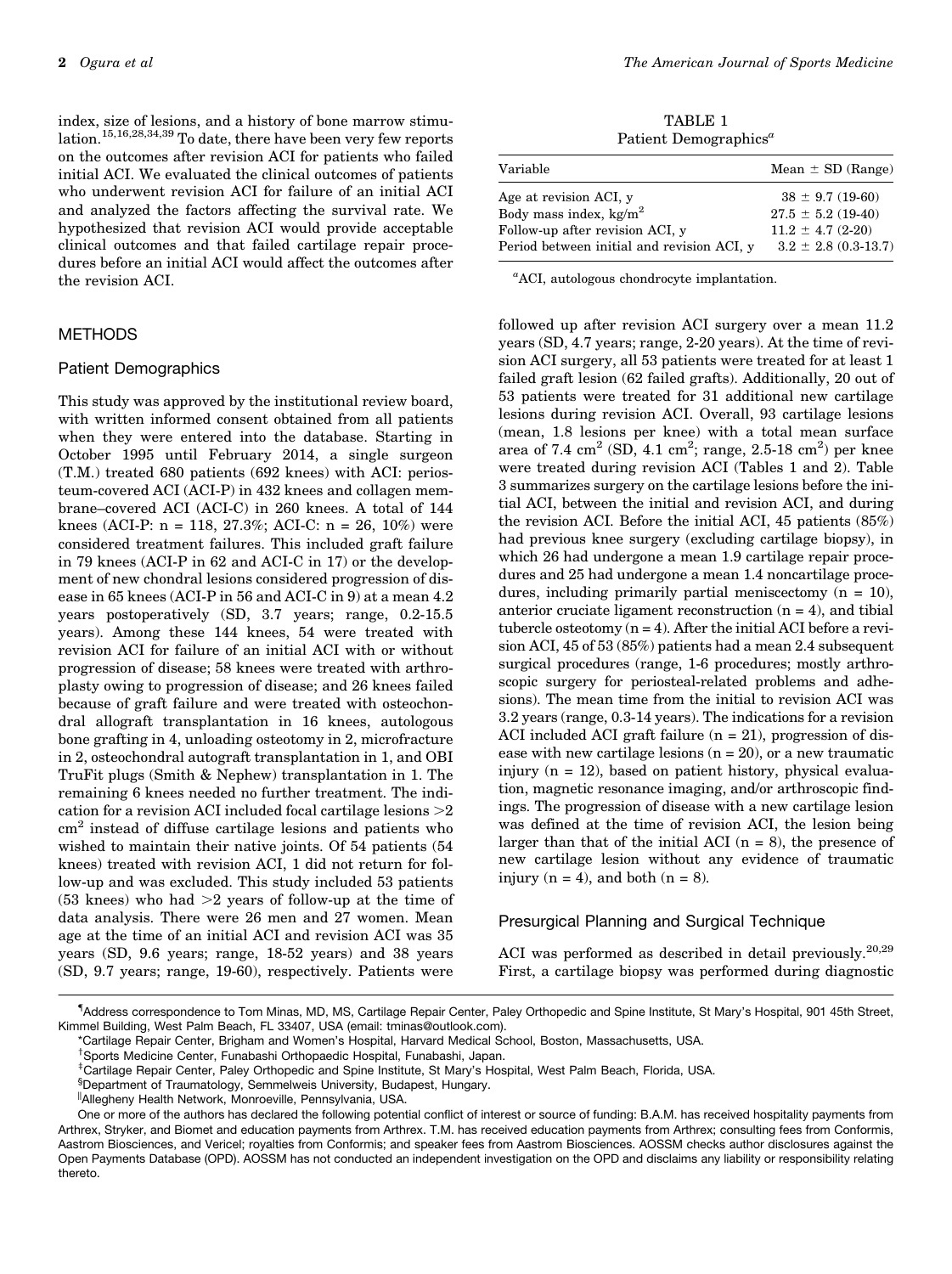|                                                   | TABLE 2 |  |
|---------------------------------------------------|---------|--|
| Characteristics of Cartilage Lesions <sup>a</sup> |         |  |

| Variables                                            | Mean $\pm$ SD (Range) <sup>b</sup> |
|------------------------------------------------------|------------------------------------|
| Cartilage lesions treated                            |                                    |
| at revision ACI, No. of patients                     |                                    |
| 1.                                                   | 27                                 |
| $\overline{2}$                                       | 15                                 |
| 3                                                    | 8                                  |
| $\overline{4}$                                       | 3                                  |
| Total defect surface area at revision                | $7.4 \pm 4.1$ (2.5-18)             |
| ACI, $cm2$                                           |                                    |
| Revised defect location at revision                  |                                    |
| ACI, $cm2$                                           |                                    |
| $MFC (n = 31)$                                       | $5.0 \pm 2.5$ (0.6-10.6)           |
| LFC $(n = 8)$                                        | $4.6 \pm 2.8$ (1-9.4)              |
| Trochlea $(n = 18)$                                  | $4.0 \pm 2.2$ (0.5-8)              |
| Patella $(n = 5)$                                    | $4.5 \pm 2.4$ (1.3-7.5)            |
| New defect location at revision ACI, cm <sup>2</sup> |                                    |
| $MFC (n = 7)$                                        | $3.7 \pm 1.8$ (1.9-6.3)            |
| LFC $(n = 2)$                                        | $2.8 \pm 1.8$ (1.5-4)              |
| Trochlea $(n = 12)$                                  | $3.0 \pm 1.8$ (1-7.5)              |
| Patella $(n = 8)$                                    | $3.3 \pm 2.3$ (0.8-8)              |
| $LTP(n = 1)$                                         | $3.2\,$                            |
| $MTP(n = 1)$                                         | 4                                  |
|                                                      |                                    |

a ACI, autologous chondrocyte implantation; LFC, lateral femoral condyle; LTP, lateral tibial plateau; MFC, medial femoral condyle; MTP, medial tibial plateau.

b Unless noted otherwise.

arthroscopic surgery that confirmed that the chondral lesions were focal. After that, chondrocytes were cultured, cryopreserved, and then thawed and recultured for definitive implantation. As early as 3 to 6 weeks after biopsy, open revision ACI surgery was performed. For surgery performed before May 2007, periosteum was harvested from the proximal tibia or distal femur. After May 2007, a type I/III bilayer collagen membrane derived from porcine peritoneum and skin (Bio-Gide; Geistlich Pharma) was used in place of autologous periosteum. For the initial ACI, autologous periosteum was used in 49 patients, and collagen type I/III membrane (Bio-Gide) was used in the other 4 patients. For the revision ACI, periosteum was used in 36 patients, and collagen type I/III membrane was used in the other 17 patients. The periosteum or collagen membrane was placed on the cartilage defect and secured with multiple 6-0 Vicryl sutures (Ethicon), the suture line was waterproofed with fibrin glue (Tisseel; Baxter Biosurgery), and autologous chondrocytes were then injected underneath the membrane.

Articular comorbidities, such as malalignment and patellar maltracking, were addressed at the time of initial ACI. Tibiofemoral malalignment  $>2^\circ$  to  $3^\circ$  was corrected via osteotomy of the tibia or femur, with correction of the mechanical axis to neutral or  $0^\circ$ . Patellofemoral maltracking was addressed with anteromedialization tibial tubercle osteotomy to centralize patellar tracking $12,27$  and proximal soft tissue balancing (lateral release, vastus medialis obliquus advancement) as necessary to centralize the extensor mechanism. During the initial ACI, 41 patients (77%) had

TABLE 3 Cartilage Procedures Before the Initial ACI, Between the Initial and Revision ACI, and During the Revision  $ACI^a$ 

| Procedures Related to Cartilage Lesions | Patients, n    |
|-----------------------------------------|----------------|
| Before the initial $ACI^b$              |                |
| A/S debridement                         | 22             |
| <b>MST</b>                              | 22             |
| ABG                                     | $\overline{2}$ |
| Internal fixation                       | 3              |
| Between the initial and revision ACI    |                |
| MST                                     | 3              |
| <b>OATS</b>                             |                |
| Mosaic plasty                           |                |
| ABG                                     |                |
| During the revision ACI                 |                |
| <b>MST</b>                              |                |
| ABG                                     | 2              |

<sup>a</sup>ABG, autologous bone grafting; ACI, autologous chondrocyte implantation; A/S, arthroscopic; MST, marrow stimulation technique; OATS, osteochondral autograft transplantation. <sup>b</sup>

 $b$ Some patients have  $>1$  procedure.

TABLE 4 Concomitant Noncartilage Procedures Performed During the Revision  $ACI^a$ 

| Osteotomy                                   |    |
|---------------------------------------------|----|
| Isolated TTO                                |    |
| Isolated HTO                                |    |
| Combined HTO/TTO                            |    |
| Revision ACL reconstruction                 |    |
| Revision meniscal allograft transplantation |    |
| Other <sup>b</sup>                          | 38 |
| No concomitant procedure                    |    |

a ACI, autologous chondrocyte implantation; ACL, anterior cruciate ligament; HTO, high tibial osteotomy; TTO, tibial tubercle osteotomy. <sup>b</sup>

 ${}^{b}$ Lateral release of patellar retinaculum (n = 23), removal of hardware  $(n = 11)$ , vastus medialis obliquus advancement  $(n = 3)$ , trivector quad split  $(n = 1)$ .

concomitant surgery [\(Appendix 1,](https://journals.sagepub.com/doi/suppl/10.1177/0363546519876630) available in the online version of this article). During revision ACI, 44 patients (83%) had concomitant surgery other than procedures related to cartilage lesions (Table 4). The majority of the procedures were soft tissue balancing and removal of hardware. Six patients had concomitant tibial tubercle or high tibia osteotomy, in which 3 had it for unloading new cartilage lesions, 1 had it as a revision, and the remaining 2 had it because the malalignment was realized at the time of revision ACI.

## Rehabilitation

Postoperatively, patients were instructed to use a continuous passive motion machine for 6 to 8 hours daily for 6 weeks. Patients had a hinged knee brace applied for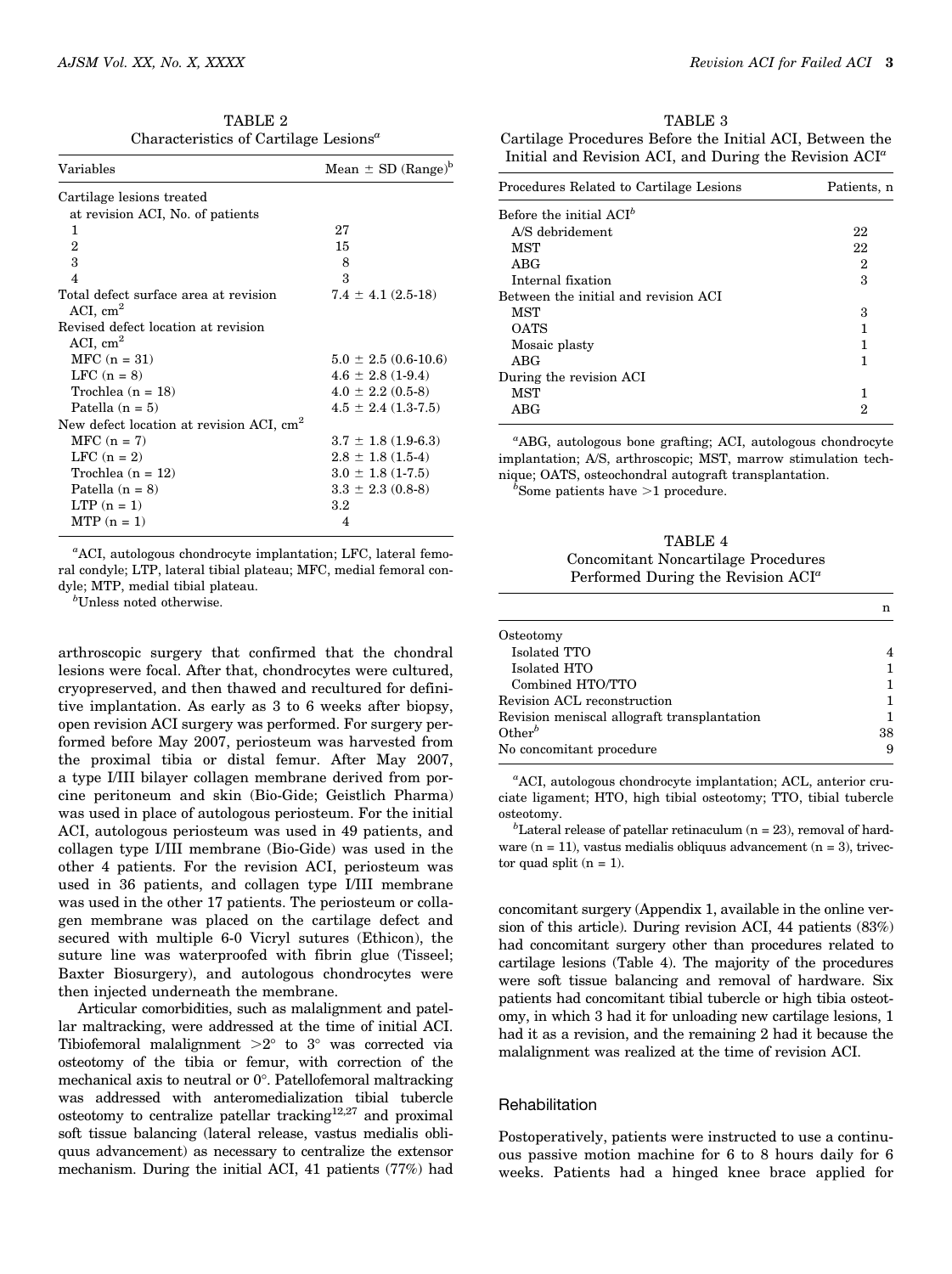ambulation and remained touchdown weightbearing for 6 to 8 weeks, with gradual progression to full weightbearing by 10 to 12 weeks. Patients were allowed to return to most activities of daily living after 3 months and to noncontact, noncutting functional activities after 4 to 6 months, including biking, treadmill walking, and progression to an elliptical trainer. After 12 to 14 months, patients' activities were progressed to in-line jogging. Full activities were allowed after 14 to 18 months.

# Failure Definition

The outcome of failure after revision ACI was defined as revision cartilage repair or conversion to arthroplasty for persistent or recurrent symptoms in conjunction with magnetic resonance imaging and/or arthroscopic evidence of graft delamination, inadequate fill, or degeneration requiring additional surgical treatment. Failure after ACI was defined as that attributed to (1) ACI graft alone (including delamination or biological failure to form adequate tissue or fibrous or fibrocartilaginous tissue), (2) progression of disease (with the lesion size of revision ACI being larger than that of the initial ACI and/or with the development of new cartilage lesions without any evidence of traumatic injury), and (3) a traumatic event.

# Survival Analysis and Clinical Outcome Assessment

The survival rate was evaluated with the Kaplan-Meier method, with failure as the endpoint. Additionally, the survival rates of individual revised ACI grafts were assessed when cases were considered failures and patients proceeded to prosthetic arthroplasty or revision cartilage repair surgery. Patients were evaluated with the use of the modified Cincinnati Knee Rating Scale ([Appendix 2](https://journals.sagepub.com/doi/suppl/10.1177/0363546519876630), available online),<sup>25</sup> the Western Ontario and McMaster Universities Osteoarthritis Index  $(WOMAC)<sup>2</sup>$  the visual analog scale, and the 36-Item Short Form Health Survey  $(SF-36).<sup>5</sup>$  Patients also answered questions regarding their self-rated knee function and satisfaction with the procedure. Scores were gathered pre- and postoperatively during an office visit or by mailed questionnaire. A subanalysis was performed by sex, age (<40 vs  $\geq$ 40 years), body mass index (<30 vs  ${\ge}30$  kg/m<sup>2</sup>, technically considered a definition of obesity according to World Heath Organization recommendations<sup>36</sup>), cartilage defect size  $\left(\langle 4.5 \rangle \right)$  $\geq$ 4.5 cm<sup>2</sup>), whether combined osteotomy occurred, membrane cover at the revision ACI (periosteum vs collagen [Biogide]), the presence of any evidence of healed graft at revision ACI, and reason for failure. Additionally, we analyzed whether the presence of a cartilage repair procedure before an initial ACI had any significant influence after the revision ACI. For this additional analysis, patients who had undergone arthroscopic debridement alone were not considered to have undergone a cartilage repair procedure.

## Radiographic Evaluation

Standing long alignment radiographs were obtained, including hip/knee/ankle, standing anteroposterior, Rosenberg, and lateral radiographs. Anteroposterior and lateral radiographs were scored in accordance with the Kellgren-Lawrence (K-L)  $grade<sup>19</sup>$  to evaluate the progression of osteoarthritis before and after the revision ACI surgery. Cases that failed after the revision ACI were evaluated separately.

# Statistical Analysis

All statistical analyses were performed with Stata (v 13; StataCorp LP). The level of significance was set a priori at  $P < 0.05$ . The Wilcoxon signed rank test was used to compare differences in functional scores (obtained from the visual analog scale, WOMAC, SF-36, and modified Cincinnati) between the time points (ie, before the revision ACI and at the latest follow-up). Kaplan-Meier survival curves were used for survival analyses, with failure of the revision ACI as the endpoint, followed by a log-rank analysis. Differences in patient demographics and characteristics between groups were compared with the unpaired  $t$  test or Mann-Whitney U test for continuous data, based on the distribution of data determined by the Shapiro-Wilk test. For categorical data, Fisher exact test or Pearson chi-square was used as appropriate.

# RESULTS

## Survival Analysis

Overall, survival was 71% (95% CI, 57%-82%) and 53% (95% CI, 37%-67%) at 5 and 10 years, respectively (Figure 1). Subanalysis per sex, age, body mass index, cartilage defect size, whether combined osteotomy occurred, membrane cover, and presence of any evidence of healed graft at revision ACI failed to determine a significant difference in survival rate (Table 5). A better survival rate was found in the patients without previous cartilage repair procedures before the initial ACI than in those with previous cartilage repair procedures before the initial ACI, but it failed to reach statistical significance: 81% (95% CI, 60- 90) versus 62% (95% CI, 43-77) at 5 years and 64% (95% CI, 39-81) versus 42% (95% CI, 22-61) at 10 years ( $P =$ .0958) (Figure 2).

#### Functional Outcomes and Patient Satisfaction

Of 27 patients without failure, all functional scores significantly improved when compared with preoperative scores (Table 6). Of those, approximately 80% of the patients were satisfied with the revision ACI and answered that they would choose the same surgery and that the results of their knee surgery were good or excellent (Table 7).

# Radiographic Evaluation

Of 28 knees that did not fail during the follow-up period, 18 (27%) were available to undergo review of follow-up radiographs at a mean 5.1 years postoperatively with a minimum of 2 years' follow-up (range, 2-13 years). There was no significant increase in the level of osteoarthritis based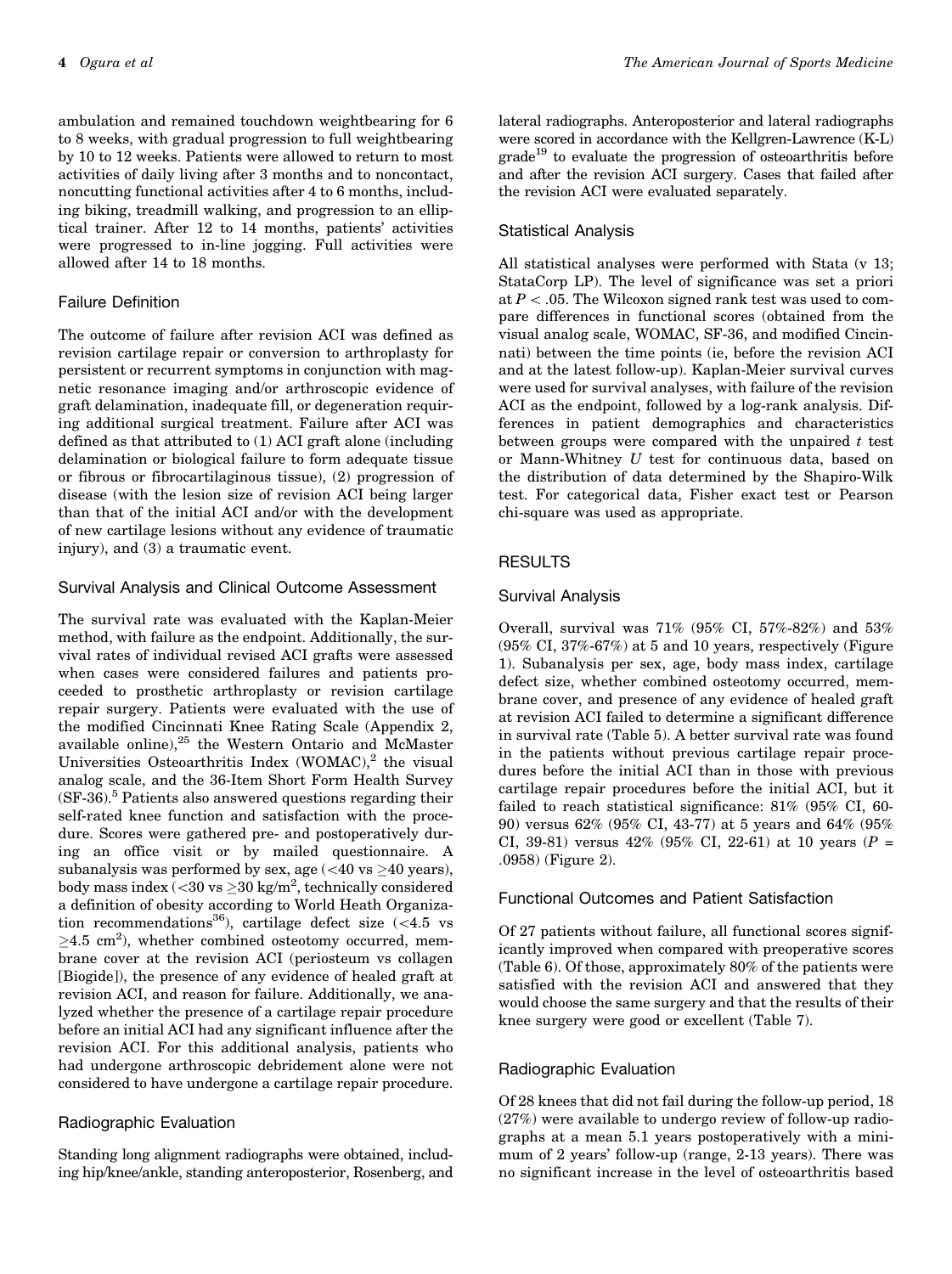|                                                                | Percentage (95% CI)              |             |                                     | P Value |
|----------------------------------------------------------------|----------------------------------|-------------|-------------------------------------|---------|
| Sex                                                            | Male $(n = 26)$                  |             | Female $(n = 27)$                   | .6920   |
| 5y                                                             | 88 (66-96)                       |             | 59 (39-75)                          |         |
| 10 <sub>y</sub>                                                | $51(25-72)$                      |             | $55(34-71)$                         |         |
| Age at revision ACI                                            | $<$ 40 (n = 31)                  |             | $>40$ (n = 22)                      | .3436   |
| 5y                                                             | $67(48-81)$                      |             | 77 (54-90)                          |         |
| 10 <sub>y</sub>                                                | $46(27-64)$                      |             | 64 (37-82)                          |         |
| BMI                                                            | $<$ 30 (n = 39)                  |             | $>30$ (n = 14)                      | .5850   |
| 5y                                                             | $72(55-84)$                      |             | 73 (44-89)                          |         |
| 10 <sub>y</sub>                                                | $49(29-66)$                      |             | $65(35-84)$                         |         |
| Defect size                                                    | $<$ 4.5 cm <sup>2</sup> (n = 15) |             | $\geq$ 4.5 cm <sup>2</sup> (n = 38) | .068    |
| 5y                                                             | $53(26-74)$                      |             | 79 (62-89)                          |         |
| 10 <sub>y</sub>                                                | $46(20-68)$                      |             | 56 (36-72)                          |         |
| Osteotomy                                                      | Yes $(n = 32)$                   |             | $No (n = 21)$                       | .2812   |
| 5y                                                             | 78 (59-89)                       |             | $62(38-79)$                         |         |
| 10 <sub>y</sub>                                                | 63 (41-79)                       |             | $41(20-61)$                         |         |
| Cover membrane                                                 | Periosteum ( $n = 36$ )          |             | Biogide $(n = 17)$                  | .4010   |
| 5y                                                             | $67(49-80)$                      |             | 82 (55-94)                          |         |
| 10 <sub>y</sub>                                                | $50(33-65)$                      |             | 66 $(26-88)^b$                      |         |
| Presence of cartilage repair procedures before the initial ACI | Yes $(n = 26)$                   |             | $No (n = 27)$                       | .0958   |
| 5y                                                             | $62(43-77)$                      |             | 81 (60-91)                          |         |
| 10 <sub>y</sub>                                                | $42(22-61)$                      |             | 64 (39-81)                          |         |
| Evidence of any healed grafts                                  | Yes $(n = 22)$                   |             | $No (n = 31)$                       | .7086   |
| 5y                                                             | 64 (40-80)                       |             | 77 (58-88)                          |         |
| 10 <sub>y</sub>                                                | $51(27-70)$                      |             | $55(33-72)$                         |         |
| Failure reason                                                 | Graft alone                      | Progression | Trauma                              | .6733   |
|                                                                | $(n = 21)$                       | $(n = 20)$  | $(n = 12)$                          |         |
| 5y                                                             | 66 (42-82)                       | $70(45-85)$ | 83 (48-96)                          |         |
| 10 <sub>y</sub>                                                | $54(29-73)$                      | $50(24-70)$ | $60(24-83)$                         |         |

TABLE 5 Subanalysis of Survival Rate at 5 and 10  $\text{Years}^a$ 

<sup>a</sup>ACI, autologous chondrocyte implantation; BMI, body mass index (kg/m<sup>2</sup>).  $<sup>b</sup>$ Survival rate at 8 years.</sup>



on K-L grade before and after revision ACI (mean  $\pm$  SD:  $1.9 \pm 0.5$  preoperatively and  $2.1 \pm 0.6$  postoperatively,  $P = .1573$ ). We found no increase in K-L grade in 16 patients and a 1-grade increase in 2 patients.

Of 11 knees that failed and had revision cartilage repair procedures, 6 patients were available for clinical review of



Figure 1. Kaplan-Meier survival curve  $(N = 53)$ . Figure 2. Kaplan-Meier survival curve. Survival rate with  $(n = 15)$ 26) and without ( $n = 27$ ) previous cartilage procedures before the initial autologous chondrocyte implantation.

repeat radiographs at a mean 4.1 years (range, 1.1-7.6 years). Of these 6 patients, 1 had a 1-grade increase in K-L, and the others remained the same.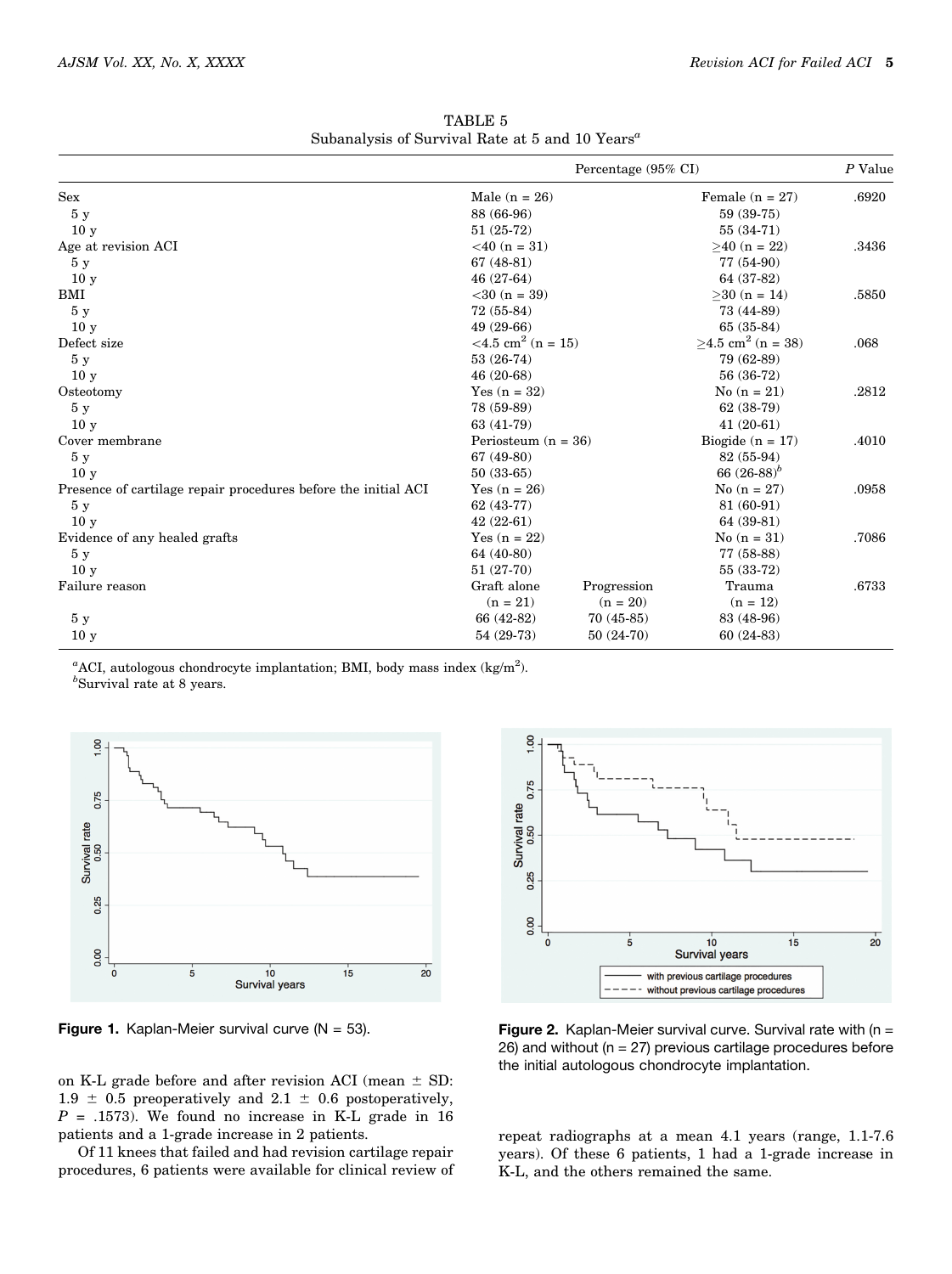| TABLE 6                                                |
|--------------------------------------------------------|
| Preoperative and Final Follow-up Clinical              |
| Outcomes in Patients With Retained Grafts <sup>a</sup> |

| Rating System       | Preoperative    | Final Follow-up | P Value |
|---------------------|-----------------|-----------------|---------|
| Modified Cincinnati | $3.5 \pm 1.3$   | $4.4 \pm 1.6$   | .0378   |
| <b>VAS</b>          | $5.9 \pm 1.3$   | $4.3 \pm 1.4$   | < 0.001 |
| <b>WOMAC</b>        |                 |                 |         |
| Total               | $44.9 \pm 13.3$ | $34.5 \pm 14.7$ | $-.001$ |
| Pain                | $9.9 \pm 3.5$   | $7.5 \pm 3.2$   | .0012   |
| <b>Stiffness</b>    | $4 \pm 1.4$     | $2.8 \pm 1.7$   | .0010   |
| Function            | $31.1 \pm 9.2$  | $24.1 \pm 10.3$ | $-.001$ |
| SF-36               |                 |                 |         |
| <b>PCS</b>          | $41.6 \pm 5.5$  | $44.5 \pm 5.9$  | .0393   |
| <b>MCS</b>          | $36.2 \pm 5.2$  | $41.8 \pm 7.3$  | $-.001$ |

"Values are presented as mean  $\pm$  SD. MCS, mental component score; PCS, physical component score; SF-36, 36-Item Short Form Health Survey; VAS, visual analog scale; WOMAC, Western Ontario and McMaster Universities Osteoarthritis Index.

# Treatment Failures

Within the study period, 26 patients had failure of their revision ACI procedures at a mean 4.9 years (range, 0.6- 11.5 years). Three failures occurred because of a traumatic event. Overall, 15 of 53 patients (28%) underwent arthroplasty at a mean 4.6 years (range, 0.6-12.4 years) postoperatively, and 11 (21%) underwent revision cartilage repair surgery at a mean 5.4 years (range, 0.9-9.7 years) postoperatively: re-revision ACI for 4 patients (ACI-P in 2 and ACI-C in 2), osteochondral allograft transplantation for 4, osteochondral autograft transplantation for 1, chondroplasty for 1, and autologous cancellous bone grafting for 1. All patients who failed revision ACI were successfully treated and had improvement in pain and joint function after surgery.

On further analysis, of 9 initial ACI failures attributed to failure of the graft (delamination in 5 and biological in 4), the most common reason for failure after revision ACI was also ACI graft failure  $(n = 7)$ , including biological failure  $(n = 6)$ . Similarly, of the 11 initial ACI failures attributed to progression, the reason for failure after revision ACI was also progression  $(n = 8)$ .

#### Subsequent Surgical Procedures

Overall, 39 patients (74%) required a mean 1.8 subsequent surgical procedures after the revision ACI (Table 8), of which 99% were performed arthroscopically. The most common requirements for subsequent surgery were related to ACI-P graft (18 patients, 30 procedures), including 14 cases of periosteal hypertrophy, 1 case of periosteal delamination, and 3 cases of both. When the use of periosteal membrane (ACI-P) was compared with collagen membrane (ACI-C) at the revision ACI, the rate of chondroplasty with excision of hypertrophy required after ACI-P was approximately twice as high as that after ACI-C owing to primarily periosteal hypertrophy. Non–graft related reasons for subsequent surgery included arthrofibrosis in 17 patients, partial meniscectomy in 5, painful suture removal in 1, and

TABLE 7 Satisfaction Survey at the Latest Follow-up

| Question                                                                                                     | Graft In Situ at<br>the Latest<br>Follow-up, $%$<br>$(n = 27)$ |
|--------------------------------------------------------------------------------------------------------------|----------------------------------------------------------------|
| Compared with before each surgery,                                                                           |                                                                |
| how would you rate your operated joint now?                                                                  |                                                                |
| <b>Better</b>                                                                                                | 71.4                                                           |
| About the same                                                                                               | 25                                                             |
| Worse                                                                                                        | 3.6                                                            |
| What is your overall satisfaction level<br>with the joint surgery?                                           |                                                                |
| Satisfied                                                                                                    | 78.6                                                           |
| Neutral                                                                                                      | 14.3                                                           |
| Dissatisfied                                                                                                 | 7.1                                                            |
| If you could go back in time and make<br>the decision again, would you choose<br>to have your joint surgery? |                                                                |
| Yes                                                                                                          | 82.1                                                           |
| Uncertain                                                                                                    | 17.9                                                           |
| $\rm N_0$                                                                                                    | $\Omega$                                                       |
| How would you rate the results of your<br>joint surgery?                                                     |                                                                |
| Good/excellent                                                                                               | 82.1                                                           |
| Fair                                                                                                         | 14.3                                                           |
| Poor                                                                                                         | 3.6                                                            |

high tibial osteotomy in 1. High tibial osteotomy was performed in a staged manner because new lesions in the medial femoral condyle and medial tibial plateau were found at the revision ACI when revised transplantation was necessary for a trochlear lesion. Of the 39 knees (54%) requiring subsequent surgery, 21 proceeded to become failure cases.

## **DISCUSSION**

In this retrospective review of 53 patients who underwent revision ACI for failed initial ACI, our results showed survival rates of 71% at 5 years and 53% at 10 years postoperatively. Patients with retained grafts showed significant improvement in pain and function over a long-term follow-up with a high level of satisfaction. Overall, 72% of patients avoided a prosthetic arthroplasty. The overall survival rate for revision ACI was comparable with or inferior to the previously reported results of an initial ACI, with similar mid- to long-term follow-up.<sup>1,3,4,23,31,32,34,41</sup> When we consider that our cohort included complex and salvage knees and that patients desired strongly to maintain their biological knees, the outcomes of the revision ACI for failed ACI was acceptable, and revision ACI may be an option for failed ACI. To our knowledge, this was the first study that reported long-term results with a large cohort after revision ACI for failed ACI.

A prior study reported on acceptable outcomes of revision ACI over midterm follow-up in patients who had failed an initial ACI. Vijayan et al,<sup>43</sup> from Stanmore, United Kingdom, reported on 22 patients who had revision ACI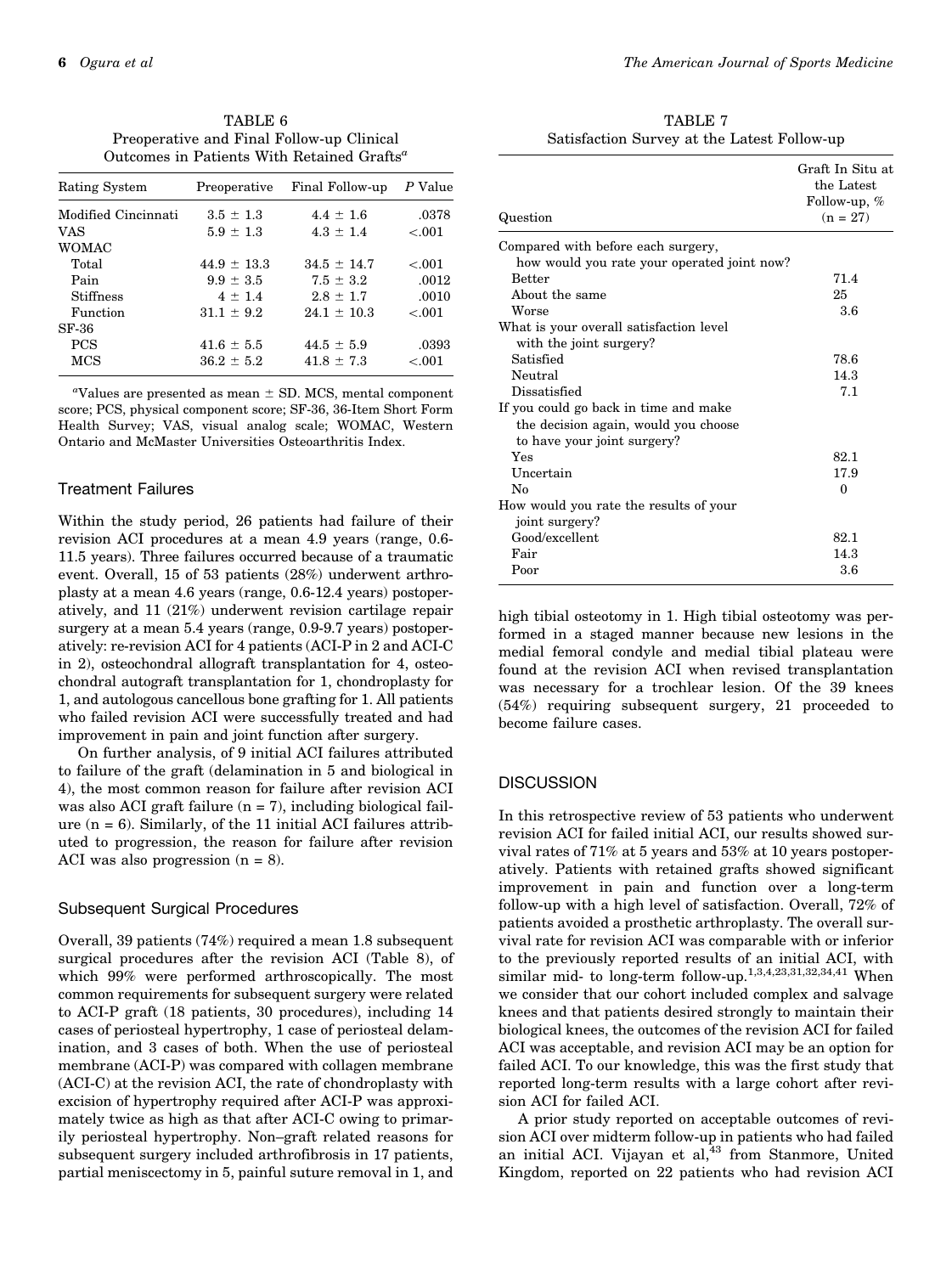|                                                 | No. of Patients (Total Procedures), % |                  |                  |
|-------------------------------------------------|---------------------------------------|------------------|------------------|
|                                                 | $ACI-P (n = 36)$                      | $ACI-C (n = 17)$ | Total $(N = 53)$ |
| ACI graft related                               |                                       |                  |                  |
| Chondroplasty                                   | 18(30), 50                            | 4(4), 24         | 22(34), 42       |
| Hypertrophy                                     | 14(21)                                | 2(2)             | 16(23)           |
| Delamination                                    | 1(1)                                  | 2(2)             | 3(3)             |
| Hypertrophy and delamination                    | 3(8)                                  | 0(0)             | 3(8)             |
| Microfracture $\left( < 25\% \right)$ of graft) | 3(3), 8                               | 0(0), 0          | 3(3), 6          |
| ACI graft unrelated                             |                                       |                  |                  |
| Lysis                                           | $10(15)$ , 28                         | 7(11), 41        | 17(26), 32       |
| A/S meniscectomy                                | $4(4)$ , 11                           | 1(1), 6          | 5(5), 9          |
| Removal of painful suture                       | 1(1), 3                               | 0(0), 0          | 1(1), 2          |
| <b>HTO</b>                                      | 1(1), 3                               | 0(0), 0          | 1(1), 2          |
| No subsequent procedures                        | $8(-), 22$                            | $6(-), 35$       | $14 (-)$ , 26    |

TABLE 8 Comparison of Subsequent Surgical Procedures Between Periosteum and Collagen Membrane After a Revision ACI<sup>a</sup>

a ACI, autologous chondrocyte implantation; ACI-C, autologous chondrocyte implantation with collagen membrane; ACI-P, autologous chondrocyte implantation with periosteum; A/S, arthroscopic; HTO, high tibial osteotomy.

or matrix-assisted ACI of the primary ACI or matrix-assisted ACI grafts (mean defect size, 446.6 mm<sup>2</sup>; location: MFC,  $n = 11$ ; LFC,  $n = 1$ ; patella,  $n = 8$ ; trochlea,  $n = 1$ ) at a mean 5.4 years postoperatively (range, 1.3-10.9 years). They found that the clinical outcomes improved significantly and that 63% of patients reported good or excellent clinical outcomes. Two patients (9%) underwent conversion to a prosthetic arthroplasty, and 1 patient had a third revision ACI. Our observations were taken over a much longer follow-up period, a mean 11.2-year follow-up. It is difficult to make direct comparisons with their study because of the difference in generation of the ACI (technique and material used during surgery). In addition, unlike the study by Vijayan et al, our cohort included the treatment of new lesions other than the originally implanted lesions at the time of revision ACI. This leads us to believe that the longer-term follow-up, twice as long, allowed us to identify those patients who would have progression of disease not identified in the Stanmore series because of the shorter study period. In addition, our study included radiographic findings that showed no significant increase of osteoarthritis based on K-L grading  $(P = .1573)$  for the midterm.

Survivorship after revision ACI in our study (71% at 5 years and 53% at 10 years) was comparable with the Stanmore series and similar to previously reported primary ACI survivorship series that varied between 51% and 83% at 10 years.<sup>4,31,33-35</sup> Nawaz et al<sup>34</sup> reported that degenerative change and  $\geq 1$  prior cartilage regenerative procedures had a significant negative effect on survivorship after ACI. Our cohort had multiple previous surgical procedures related to cartilage repair, including the initial ACI. The radiographic stage of osteoarthritis, K-L grade, at the time of revision ACI was 1.9, which could account for inferior survivorship. Horton et al<sup>16</sup> also reported on the inferior outcome of revision osteochondral allograft transplantation (OCA) for failed primary OCA as compared with primary OCA. Despite this,  $>80\%$  of the patients who were successfully treated with revision ACI reported their knees as good/excellent, with a high level of satisfaction.

The survivorship at 5 years after revision ACI with the ACI-C was superior to the ACI-P (82% vs 67%) but failed to show a statistical difference. Longer follow-up is necessary to determine if the use of collagen membrane at revision surgery improves the outcome after revision ACI, as a prior study demonstrated that the quality of regenerative cartilage tissue produced in ACI-C was better than that in ACI-P. $^{24}$ 

The presence of cartilage repair procedures before an initial ACI, primarily marrow stimulation techniques in our study, negatively influenced the survival rate after revision ACI, although it did not reach statistical difference. This observation is in line with previous studies evaluated clinical outcomes after primary ACI.21,28,34,39 Failure of ACI after marrow stimulation techniques is thought to be due to alteration of the osteochondral unit, with violation of the subchondral bone leading to intralesional osteophyte formation, cysts, and sclerosis of the subchondral plate,  $9,13$  which can negatively affect the integration of regenerative cartilage surface tissue. Our results suggest that an initial cartilage repair procedure may negatively affect the results of a subsequent one, which surgeons should take into consideration. A patient with a prior cartilage repair procedure may have altered subchondral bone. Our preferred method of dealing with this is to remove the abnormal sclerotic bone, intralesional osteophytes, or cystic lesions and restore the osseous and cartilaginous tissue (osteochondral unit) with the ACI "sandwich" technique.<sup>30,44</sup> Prior studies showed that predictors for successful treatment after ACI are based on patient demographics,<sup>11,18</sup> the biological nature of the repair tissue, and synovial fluid. $17,45$  Our results indicated that alteration of the subchondral bone may determine the next treatment after failed ACI; revision ACI, sandwich ACI, allograft, or prosthesis (Figure 3).

The subsequent surgical procedure rate observed in this study appears higher (74%) than the generally reported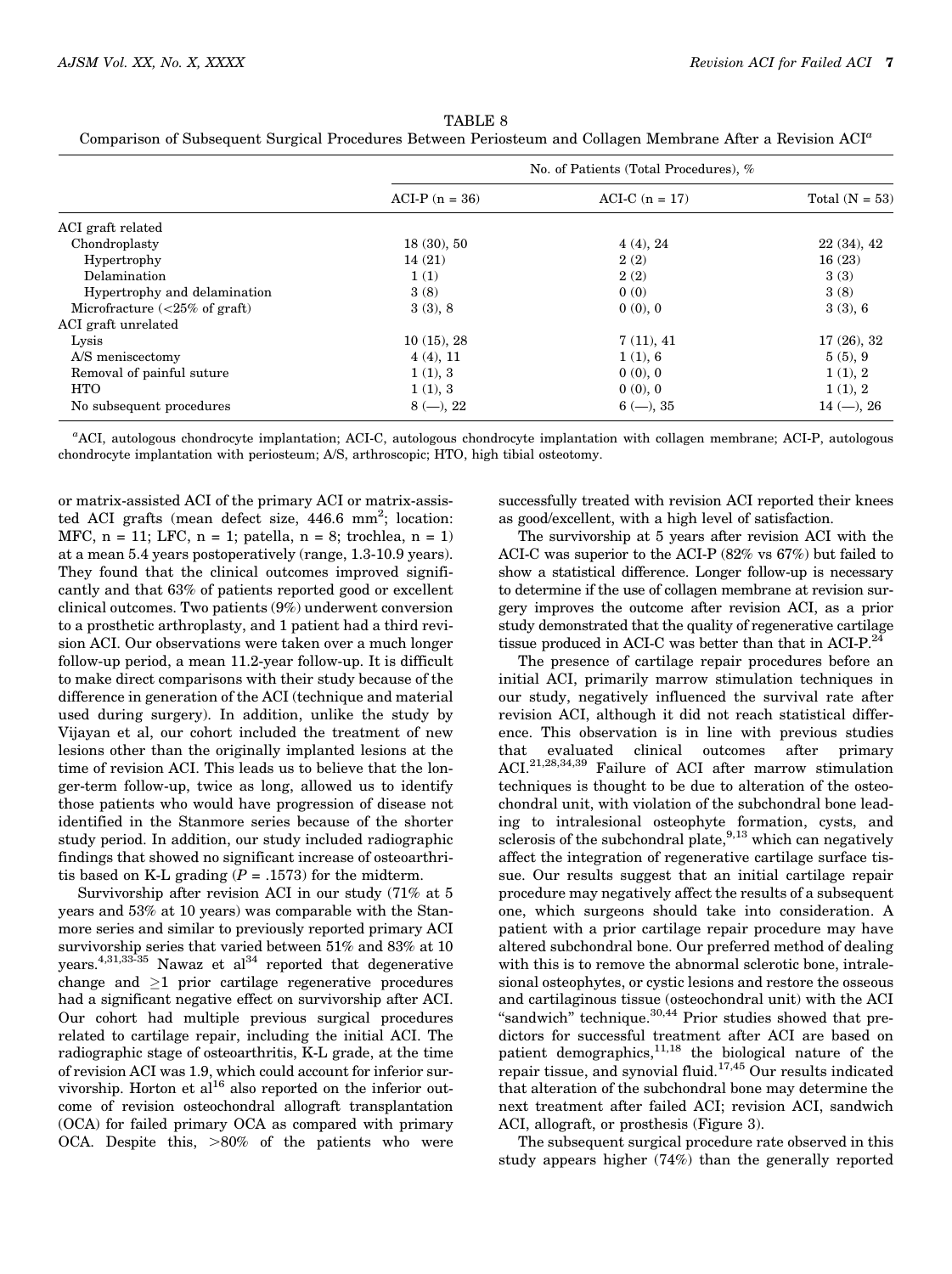

Figure 3. Recommendation of treatment algorithm after failed ACI. ACI, autologous chondrocyte implantation; OAT, osteochondral autograft transplantation; OCA, osteochondral allograft transplantation.

reoperation rate of 13% to 68% after ACI.<sup>1,3,4,23,31-33</sup> However, the majority of the ACI graft–related procedures were performed because of periosteal hypertrophy, which decreased after the use of collagen membrane.<sup>14</sup> In addition, there were multiple grafts per knee, unlike other studies, increasing the likelihood of periosteal hypertrophy per knee. Subsequent procedures were primarily performed arthroscopically and managed uneventfully.

Interestingly, patients who failed their initial ACI because of graft failure were likely to fail primarily because of graft failure. Likewise, patients who failed their initial ACI owing to progression of disease were likely to fail owing to progression of disease. Further investigation will be of interest to see what specific factors are associated with the specific failure reason after revision ACI. Nevertheless, we believe that these results are helpful to discuss with patients before determining and proceeding to the revision ACI and to manage their expectations.

ACI is the most expensive cartilage repair procedure. The cost-effectiveness of revision ACI needs to be determined, as that of initial ACI has been previously studied.7,22,26 Specifically, the procedure was determined to be very cost-effective owing to its long-term durability and marked clinical improvement in pain and function.31,40,41 ACI is also comparable with and more costeffective than other health care interventions, such as those for hypertension and diabetes.<sup>26</sup>

The strength of our study included a single-surgeon series with the same indications and postoperative rehabilitation. However, there were several limitations. First, this study was a case series without a control group. However, a control group is difficult to find in light of a failed ACI, with disabling baseline preoperative symptoms. Second, the majority of the patients in our study underwent concomitant procedures to treat background comorbidities that needed to be addressed at the time of surgery. Third, this cohort included motivated patients who wished to maintain their biological knees. However, patient motivation should be one of the inclusion criteria for ACI because patients are encouraged to follow strict postoperative protocols to prevent early graft failure. Finally, we were unable to evaluate all radiographs despite our efforts, given the destruction of baseline radiographs after conversion to digital films in the early cases.

In conclusion, our results demonstrated that revision ACI provides acceptable outcomes, although they appeared comparable to or inferior to generally reported results after primary ACI, in our cohort of 53 patients who had failed primary ACI. Eventually, 72% of patients could avoid prosthetic arthroplasty at a mean 11.2 years' follow-up after failure of an initial ACI. Revision ACI may be an option for young patients after failed primary ACI, particularly in patients without previous cartilage repair procedures and those who desire to maintain their native knees.

## **REFERENCES**

- 1. Aldrian S, Zak L, Wondrasch B, et al. Clinical and radiological longterm outcomes after matrix-induced autologous chondrocyte transplantation: a prospective follow-up at a minimum of 10 years. *Am J Sports Med*. 2014;42(11):2680-2688.
- 2. Bellamy N, Buchanan WW, Goldsmith CH, Campbell J, Stitt LW. Validation study of WOMAC: a health status instrument for measuring clinically important patient relevant outcomes to antirheumatic drug therapy in patients with osteoarthritis of the hip or knee. *J Rheumatol*. 1988;15(12):1833-1840.
- 3. Bentley G, Biant LC, Vijayan S, Macmull S, Skinner JA, Carrington RW. Minimum ten-year results of a prospective randomised study of autologous chondrocyte implantation versus mosaicplasty for symptomatic articular cartilage lesions of the knee. *J Bone Joint Surg Br*. 2012;94(4):504-509.
- 4. Biant LC, Bentley G, Vijayan S, Skinner JA, Carrington RW. Longterm results of autologous chondrocyte implantation in the knee for chronic chondral and osteochondral defects. *Am J Sports Med*. 2014;42(9):2178-2183.
- 5. Brazier JE, Harper R, Jones NM, et al. Validating the SF-36 health survey questionnaire: new outcome measure for primary care. *BMJ*. 1992;305(6846):160-164.
- 6. Brittberg M, Lindahl A, Nilsson A, Ohlsson C, Isaksson O, Peterson L. Treatment of deep cartilage defects in the knee with autologous chondrocyte transplantation. *N Engl J Med*. 1994;331(14):889-895.
- 7. Clar C, Cummins E, McIntyre L, et al. Clinical and cost-effectiveness of autologous chondrocyte implantation for cartilage defects in knee joints: systematic review and economic evaluation. *Health Technol Assess*. 2005;9(47):1-82.
- 8. Dell'Accio F, Vincent T. Joint surface defects: clinical course and cellular response in spontaneous and experimental lesions. *Eur Cell Mater*. 2010;20(210):7.
- 9. Demange MK, Minas T, von Keudell A, Sodha S, Bryant T, Gomoll AH. Intralesional osteophyte regrowth following autologous chondrocyte implantation after previous treatment with marrow stimulation technique. *Cartilage*. 2017;8(2):131-138.
- 10. Ding C, Cicuttini F, Jones G. Tibial subchondral bone size and knee cartilage defects: relevance to knee osteoarthritis. *Osteoarthritis Cartilage*. 2007;15(5):479-486.
- 11. Dugard MN, Kuiper JH, Parker J, et al. Development of a tool to predict outcome of autologous chondrocyte implantation. *Cartilage*. 2017;8(2):119-130.
- 12. Fulkerson JP. Anteromedialization of the tibial tuberosity for patellofemoral malalignment. *Clin Orthop Relat Res*. 1983;177:176-181.
- 13. Gomoll AH, Madry H, Knutsen G, et al. The subchondral bone in articular cartilage repair: current problems in the surgical management. *Knee Surg Sports Traumatol Arthrosc*. 2010;18(4):434-447.
- 14. Gomoll AH, Probst C, Farr J, Cole BJ, Minas T. Use of a type I/III bilayer collagen membrane decreases reoperation rates for symptomatic